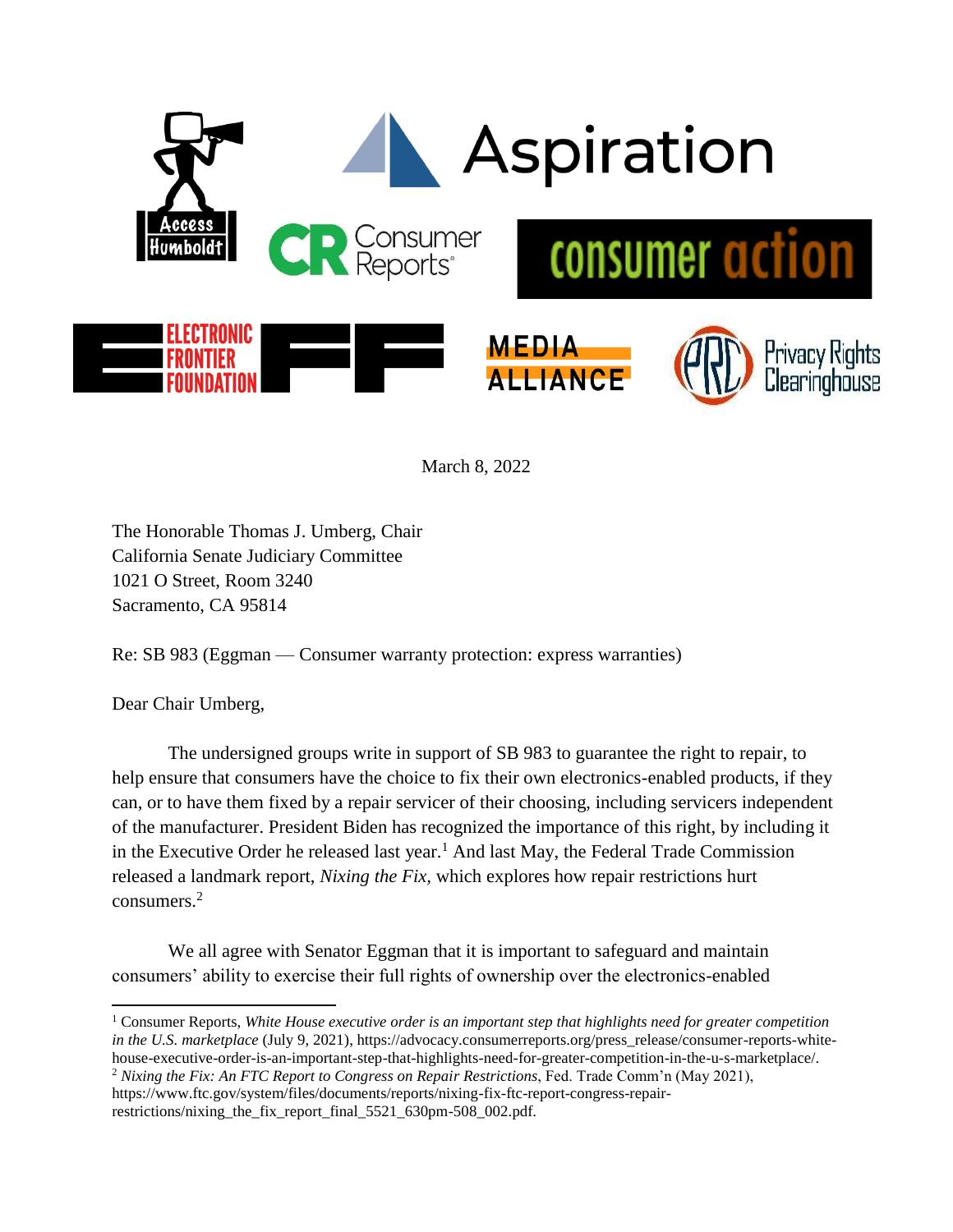consumer products they purchase, including the right to repair them, even as technology evolves.<sup>3</sup> Ensuring an effective right to repair will also expand consumer choice in the marketplace, save consumers money, and reduce waste.

Consumers who have been able in the past to choose to fix their own cars, machinery, appliances, or other products, or to call on a trusted neighborhood repair shop or mechanic, know how important these ownership rights are.

But as products from smartphones and televisions to appliances become increasingly outfitted with computer software, it has become easier for manufacturers to interfere with these rights. It's often difficult now for consumers to make simple repairs on their devices—even simple repairs such as changing a smartphone battery or replacing a cracked screen.<sup>4</sup> Not only are the electronics frequently designed in a way to intentionally prevent easy repair, but manufacturers are restricting access to the basic diagnostic information, repair tools, and replacement parts needed to fix the products. Some manufacturers even put digital locks and disabling tripwires on devices to block third-party repair.<sup>5</sup>

These tactics force consumers to rely on the manufacturer, or the manufacturer's handpicked servicer, to fix these products.<sup>6</sup> The manufacturer is then free to charge whatever it wishes, or even to refuse to repair the product and force the consumer to throw it away and buy a new product.

Manufacturers and their representatives have worked to defeat Right to Repair legislation, often by using spurious arguments about safety and security.<sup>7</sup> On the contrary, this right to repair would better ensure the safety of products, and without sacrificing consumer choice. Independent repair technicians would have to meet whatever certification requirements are set by state law, just like authorized repair technicians would. This bill would ensure that they all have the same access to proper instructions that are vetted for safety.

<sup>3</sup> E.g., Comments of Consumers Union To U.S. Copyright Office, Software-Enabled Consumer Products Study (March 18, 2016), http://consumersunion.org/research/comments-to-the-u-s-copyright-office-regarding-softwareenabled-consumer-products/.

<sup>4</sup> Bree Fowler, *iPhone Slowing Down? It Might be Time to Replace Your Battery,* Consumer Reports (Dec. 28, 2017), https://www.consumerreports.org/smartphones/iPhone-slowing-down-it-might-be-time-to-replace-yourbattery/; Becky Worley and Sarah Messer, *Cracked iPhone Screen Help Guide: How 5 Repair Options Stack Up*, ABCNews.com (May 1, 2017), http://abcnews.go.com/Business/cracked-iphone-screen-guide-repair-optionsstack/story?id=47089610.

<sup>5</sup> Jason Koebler, *Tractor-Hacking Farmers Are Leading a Revolt Against Big Tech's Repair Monopolies,* 

Motherboard (Feb. 18, 2018), https://motherboard.vice.com/en\_us/article/kzp7ny/tractor-hacking-right-to-repair. <sup>6</sup> Emily Matchar, *The Fight for the Right to Repair*, Smithsonian (Jul. 13, 2016),

https://www.smithsonianmag.com/innovation/fight-right-repair-180959764/.

<sup>7</sup> Mikey Campbell, *Apple Lobbies Against 'Right to Repair' Proposal in Nebraska,* Apple Insider,

<sup>(</sup>March 9, 2017), http://appleinsider.com/articles/17/03/09/apple-lobbies-against-right-to-repair-proposal-innebraska.